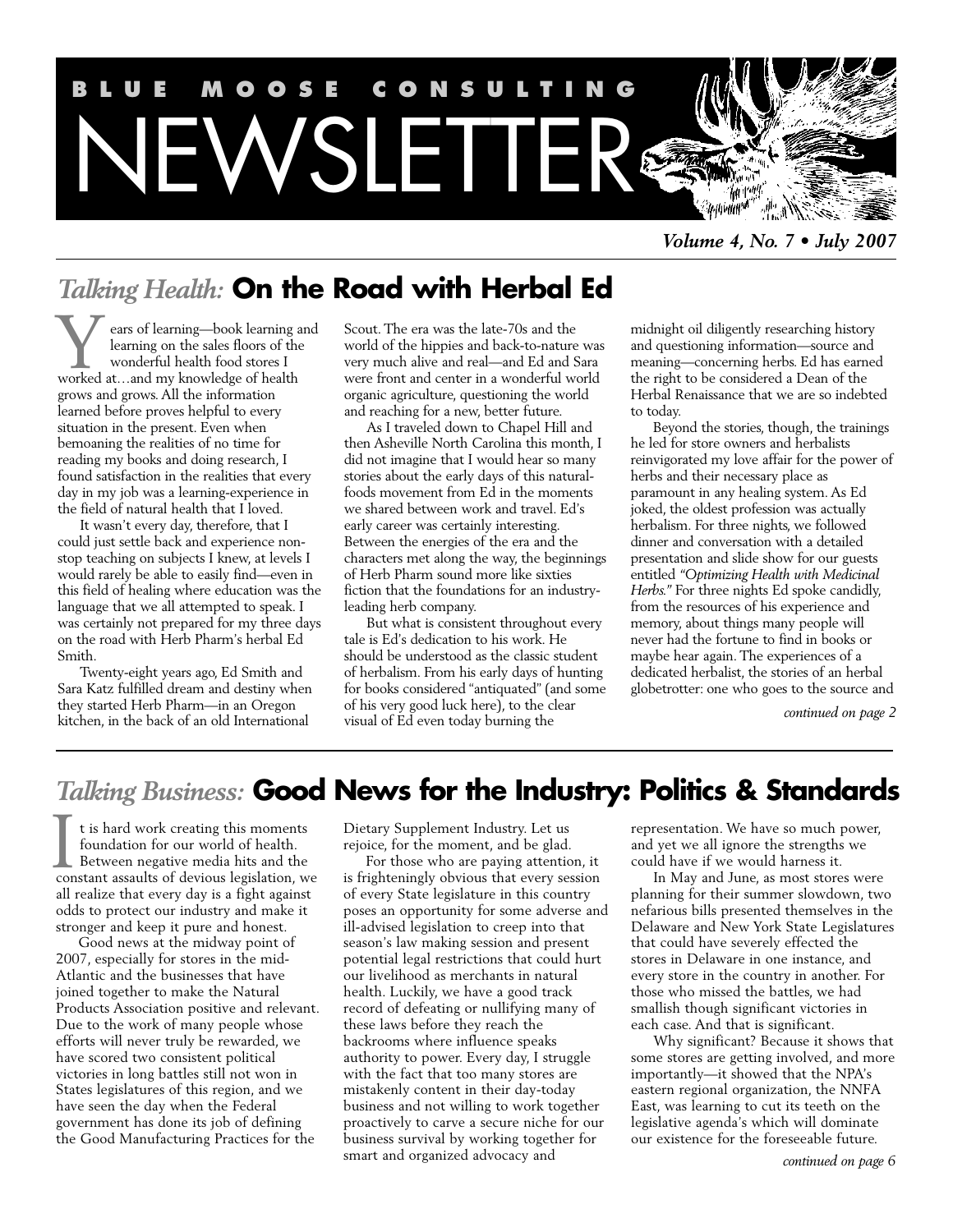## **On the Road** *continued from page 1*

listens to the elders. Ed was "on", and the information was breath-taking.

Every night, he spoke at length—and answered questions—and told the audience if they had to go he would understand and he thanked them for their time, but that he was going to stay teaching until they kicked us out of our presentation room. Every night the talk was somewhat the same, but with tons of new and important peripheral information to take in, to capture. When he spoke of the stories and benefits of herbs like wild indigo, and spilanthes and celery, everyone in the room was writing and saying, "*I have to have that herb for my store/my practice.*" Clear herbalism learned well from Jethro Kloss's books, and the writing of Dr. Vogel, and the canon of America's treasure of the *Eclectic Physicians.*

I had heard Ed speak many times before, but for these three days he was invigorated and focused and communicative like I had

never seen him before. I felt, with all the respectful attention that good herbalists and dedicated store personnel gave him, like I was traveling with a rock star. I realized that for many, who dedicate themselves to their personal study of the magnificent world of herbs, that this was a rare moment. A time where information that was not always gonna be available was being presented. Ed's favorites and his insights were tiny gems of well-thought herbalism.

For me, the greatest thrill was hearing about the Herb Pharm way. About how Ed had learned and then insisted that every herbal preparation be made with absolute dedication to optimal harvest and manufacture. Whole plant extracts. Custom Wildcrafted™ herbs. Terms that defined an industry gradually over a quarter century. Sure, I too had been involved in natural foods for 26 years myself—but I was a beginner again, as I realized that every herb has a beautiful story, a perfect song that had to be listened to and respected if the plant

## **IN THE NEWS**

## **Soy again proves positive for heart health**

A new meta-analysis from Japan regarding soy isoflavones and soy proteins highlights their positive effect at reducing cholesterol levels, and other significant benefits for cardiovascular health. History will prove soy healthful!

*American Journal of Clinical Nutrition* April 2007, Volume 85, Number 4, Pages 1148-1156 "Soy isoflavones lower serum total and LDL cholesterol in humans: a metaanalysis of 11 randomized controlled trials"

Authors: K. Taku, K. Umegaki, Y. Sato, Y. Taki, K. Endoh, and S. Watanabe

## **Vitamin D Shows Promise for Cancer Prevention**

Researchers at Creighton University School of Medicine, Nebraska, studied 1,179 healthy, postmenopausal women over four years to determine the benefits of vitamin D3 for cancer prevention. With randomly assigned daily dosages of 1,400-1,500 milligrams supplemental calcium, 1,400-1,500 milligrams supplemental calcium plus 1,100 IU of vitamin D3, or placebo, women in the calcium with vitamin D3 group experienced a 60 percent decrease in cancer risk compared to the placebo group.

*American Journal of Clinical Nutrition*, June 8 2007, volume 85, issue 6, pages 1586-1591

## **Can Cod Liver Oil Help Depression?**

In a study of almost 22,000 Norwegians aged over 40, those who regularly took cod liver oil were less likely to suffer depression than those who did not. Scientists said a spoonful of cod liver oil could reduce the risk of depression by as much as 30 percent. The study also suggests that the longer the subjects took the oil, the less depressed they became. *Journal of Affective Disorders*, volume 101, issues 1-3, August 2007, pages 245-249.

#### **Weather and water affect everything**

One third of the nation is facing a drought and experts say the situation will get worse. Water reservoirs in many western states are dangerously low now.

#### **Staph Superbug may be more prevalent than previously suspected**

A dangerous and drug-resistant staph germ may be infecting as much as 5% of hospital and nursing home patients nationally, according to a recently conducted, comprehensive study. At least 30,000 U.S. hospital patients may have the superbug at any given time, according to survey results released June 25th by the Association for Professionals in Infection Control and Epidemiology. The estimate, from a sampling of 1,237 hospitals and nursing homes representing about 20% of the US inpatient heath care facilities, is about 10X the rate that some health officials had previously estimated.



## **MARKETING IDEAS**

Are we gonna lose the moral lead on Organic? Could it be that Organic Bodycare products pass the industry by as we all say the costs for the products are too high for our customers? Have we already lost the burgeoning market for green cleaning products?

Unless every store understands how to market their strengths and their core messages to their local communities, other market forces will steal the truths that we have nurtured.

Summertime. Time to analyze your marketing strategies and time to start your planning for the Fall buying season. Plan ahead and start with Nordic Naturals amazing Coop-advertising support: even for first time buyers. Call Laura Pestel at 864-879-3465 and begin a new season of marketing what you love!

was to fulfill its ultimate service—healing and changing the spirit of the people who turned to herbs for their health. Each herb had an optimal harvest time and method, and Ed Smith probably knew more than most people alive about the plant secrets from the plants Herb Pharm handled because he had listened long, and with a clear and earnest ear.

The Pharm farm that is Herb Pharm has seen thousands of people come and go across its fields and through the doors of the houses of the people of Herb Pharm. More stories have been told amongst that special core of American (and modern international) herbalists we all listen to today than anyone could have expected when Ed started his journey a lifetime ago. Possibly, Ed was juiced because he was touring his way to an International Herb Symposium that Herb Phamrm supported as a corporate sponsor for many years. He was going to the wellspring of the world's herbalists to learn more about the topic he loved.

We are in a better place today because of the stewardship of Ed and his many friends as they championed herbalism in the marketplace, bringing herbal magic to the party of modern science. *United Plants Savers*—a precious mission started by those hippies back then when the world was so different and their rebellion seemed so outlandish to outsiders but so true to them. Daily work to save the planet's plant kingdom by revealing its importance to human health. Beautiful. Like the three days I spent on the road with Herbal Ed, a student, listening to the whispers learned by talking with Mother Nature.  $\odot$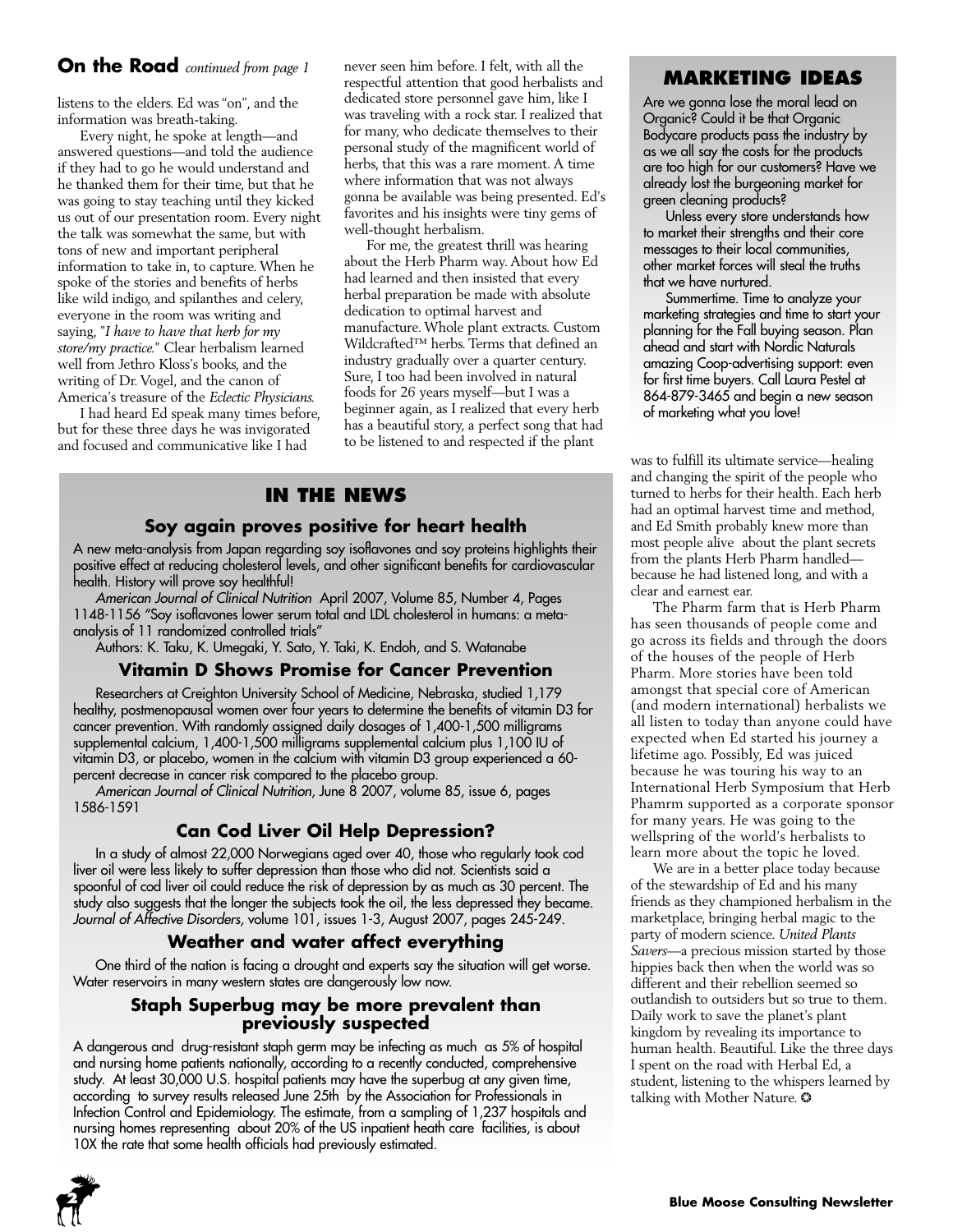

## **Nutritive & Restorative Extracts 25% OFF** with a min. of 3 for each product

**Hawthorn Blend liquid extract Licorice liquid extract Skullcap liquid extract and glycerite** 

All of the herbs in these extracts are either Certified Organically Grown or Custom Wildcrafted ™ in their natural wild habitat.

**Herb Pharm announces the official launch of their online "Education Modules for Retailers"**. Go to www.herbpharmeducation.com, or ask your BMC rep about this innovative educational tool built to accommodate busy schedules and varying levels of herbal knowledge. Open to all retail stores that carry Herb Pharm products.

Seven condition-oriented modules currently available. The reward? A free bottle of Herb Pharm product for every modules completed.

**Herb Pharm Customer Survey—Win an iPod Nano!** Take Herb Pharm's short online survey and be eligible for a drawing for an iPod Nano. We look forward to learning about your views on extracts and Herb Pharm

Also, **Women's & Men's Health Seasonal Promotion** is continuing through Aug. *Ask your BMC rep for details and save big on this extended promotion.*



**NORDIC NATURALS** 

## **July Nordic Naturals promo is Bestseller Madness 15% OFF**

01760 Omega-3 60 ct 02760 Omega-3 120ct 41760 Omega-3 Fish Gel 60 ct *Buy In: June 24 - July 23*

*Now is the time to endcap this best-seller and perk up summer sales.*

## **LAS VEGAS NPA TRADE SHOW DEALS:**

**Get the Show Deal order from the booth in Las Vegas and Save**

**A Great Time to Bring in the Large Size, 180-Ct Products OMEGA-3** 180 CAPS **COMPLETE OMEGA** 180 CAPS **ULTIMATE OMEGA** 180 CAPS

Not represented by BMC in NJ and parts of PA Not represented by BMC in NC, WV Not represented by BMC in NC, WV



**NPA Trade Show deal 20% OFF all Bluebonnet products in a one-time "Show Deal" ordered & identified between July 16-27**

**4 new products: Look for them this month l-Tryptophan 500 mg Vcaps l-Theanine 500 mg Vcaps Green Utopia™ Caplets – a Bluebonnet best-seller, now in convenient caplets GarLo—garlic and olive oil A high-allacin garlic product**

**Great Ways to market Bluebonnet to higher sales**

**Counters display**s are sold in quantities of "15" each @ **18% DISCOUNT** 

**Floor displays** are "48" each @ **20% DISCOUNT**

**New Displays**: Ubiquinol CellularActive ™ CoQ10 50 mg 60 ct CholesteRice™ 60 ct Vcaps

*Do you know where your CoQ10 come from?* Kaneka Q10 is the world's only CoQ10 with GRAS (generally recognized as safe) status, because it alone has safety studies.

Not represented by BMC in NJ Not represented by BMC in NJ

# NEWTON homeopathics

Always safe, always effective.

## **July 2007 Promotions**

Accident – Rescue (N034) Bug Bites (N038) Earache (N006) Swimmer's Support Spray (N214) Varicose Veins (N021)

**Newton Homeopathics for Pets** Flea & Bug Bites (P012)

**Newton Homeopathic For Kids** Vaccination Relief (F098)

*Want to Jump Start your pet care sales?* Put a counter display of Newton Pet care products near the register: Offer 6 ea. of the Flea & Bug Bites, and the complementary products of the Pets Detoxifier, the Skin Relief, and the Bowel Discomfort. Ask your BMC rep for marketing support to stimulate sales for these seasonal products.

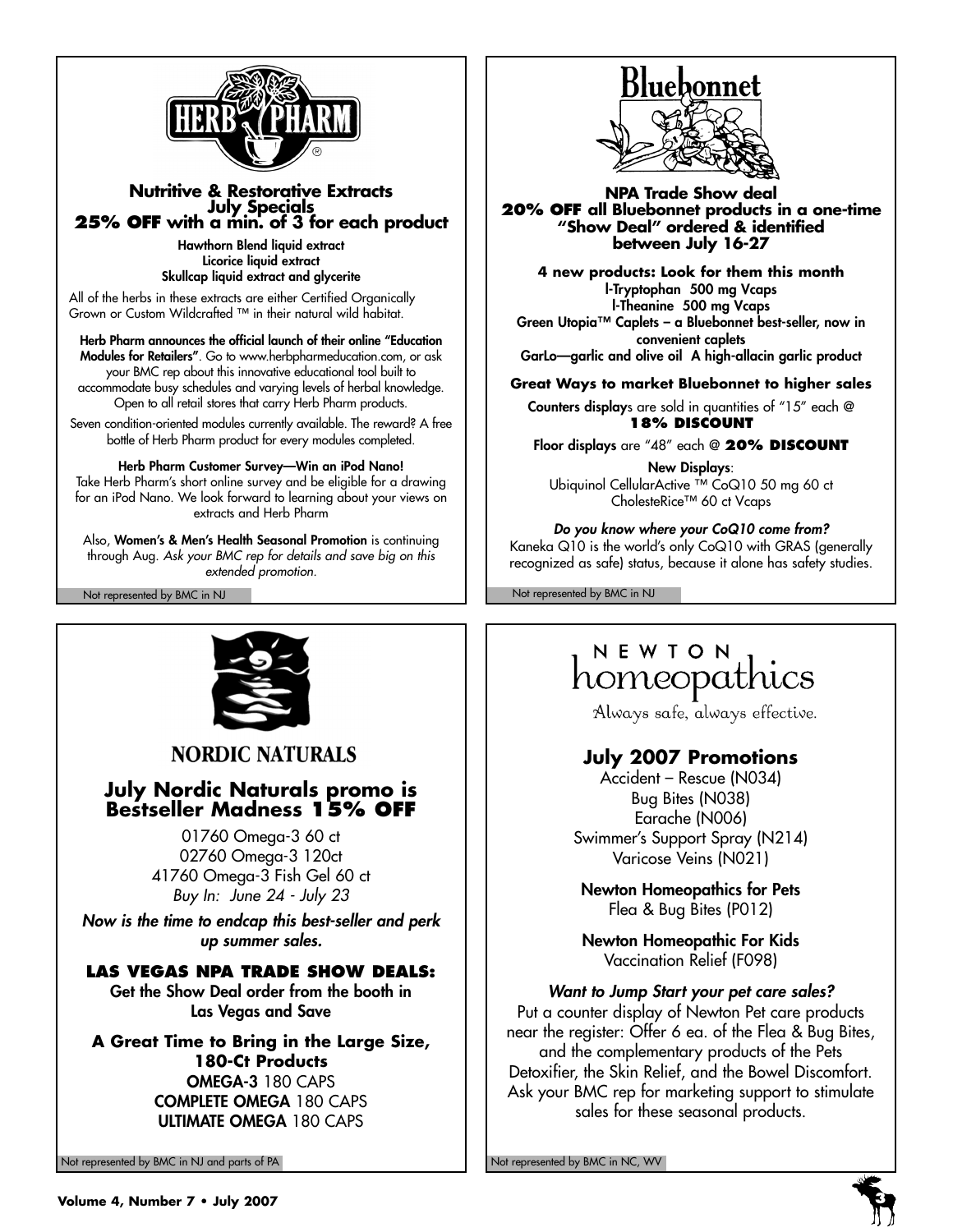

*The Essence of Well-Being®*

## **Welcome to AromaLand !!!**

2007 marks the year that AromaLand, a 21-year old aromatherapy company that has always held the distinctions of quality products and exceptional blends, re-enters the Natural Foods Industry with a new freshness and vitality. Join the excitement early. New products, a new look and new marketing/educational materials. **Ask your BMC rep why AromaLand has everyone at our company excited.**

Start with **250 Essential Oils and Blends**, add a new line of essential **shampoos, conditioners, bath + shower gels and bath salts, hand & body lotions and massage & body oils**, and a whole new energy—and the world of aromatherapy suddenly gets very exciting again.



**Silver Hydrosol should be used year-round.** Silver Hydrosol's immune benefits are for everyone. Stock Sovereign Silver all summer long, and request sales materials with your order that will increase sales every day. Lit includes:

*The Doctor's Prescription for Healthy Living* **articles** Silver for Bug Bites—May 2007 Silver for Feet—June 2007

**NPA Las Vegas Show Special: 10% ABOVE and beyond all quantity discounts**

*Deal only available to attendees*

Not represented by BMC in NC, SC, NJ, eastern PA

EssentialFormulas

#### **July Sales Promo All products 10% OFF with a minimum order of \$500.00!** *Save at least \$50.00!*

*May not be combined with other promotional discounts.*

Did you now that Essential Formulas Dr Ohhira's Probiotics 12 is wheat-free, gluten-free and free of soy, vegan, non-GMO, hypoallergenic, no preservative, no sugars, no fillers?

*Dr Ohhira's Probiotics 12 has been clinically-proven safe since 1979 by the Japan Foods Research Laboratories, and is authorized by the Japanese Government.*



Ancient Sun Nutrition, Inc. *Innovative Whole Food Nutrition Solutions*

#### **Crystal Manna™**

Wild, Organic Blue-Green Algae for energy, immune support, detoxification and superfood nutrition. **Bestseller:** 120 count **Crystal Manna™ Capsules**, 50 gram **Crystal Manna™ Flakes**

#### **Blue Manna™**

Wild, Organic Blue-Green Algae Extract for brain and emotional support, bone and joint support; anti-inflammatory. **Bestseller:** 60 count **Blue Manna™ Capsules** 50 gram **Blue Manna™ Powder**

#### **Digestive Enzymes Plus**

emotional support, A broad-spectrum, proprietary blend of 17 enzymes plus Blue Green Algae, Anise & Ginger. Promotes Digestion and assimilation.

**Digestive Enzyme Plus 180 count vegetarian Capsules**



Raw, Organic, Vegan, Gluten-free, Low Glycemic nutritional superfood bar with Raw Cacao, Blue Green Algae, Macadamia Nuts, Agave Nectar and other power food ingredients. Promotes sustained energy, well-being, immune support, detoxification; high in fiber and antioxidants

**Flavors: Mountain Mint Mayan Spice**

**Available NOW through Blue Moose Consulting! Call for samples: 877-429-0509 Visit us online at** www.ancientsuninc.com



**SUMMER HAIR COLOR PROTECTION Surya Brasil's Color Fixation Hair Care line** uses conditioning formulas enriched with exotic herbs and fruits ethically-derived from the Amazon rainforest to protect hair from UV rays, as well as provide hair shine and vitality. Feature all the Color fixation products: Restorative shampoo; Restorative conditioner; Restorative mask; Leave-in Conditioner; and a single-application Intensive Hair Mask, that restores chemically damaged hair.

**Surya Henna Powders are great for summertime hair coloring**

Surya hennas, available in 10 shades including neutral, are different than other hennas with their guarantees to cover gray and white hair in a one-step process, and their effectiveness on chemically-damaged hair. With the added natural plant extracts, Surya henna will actually improve damaged hair. Each use lasts up to 30 washings!

**NPA Las Vegas Show Special: 15% OFF Entire Surya Line**  Plus distributor's discount. One order only to both retailer and distributor. *Buy In dates July 22–July 31*

Not represented by BMC in NC, SC



*Finest Quality Hair, Body and Skincare Accessories*

## *Hair Doc thrives in the summer months*

*Keep your display full, and see sales fly.*

Bring in quality hair brushes and combs in this peak season and create a new category of success.

**Las Vegas Show Deal 25% OFF all orders written at the show**

**25% OFF all orders for new accounts through July 31**

Not represented by BMC in NC, NJ, PA

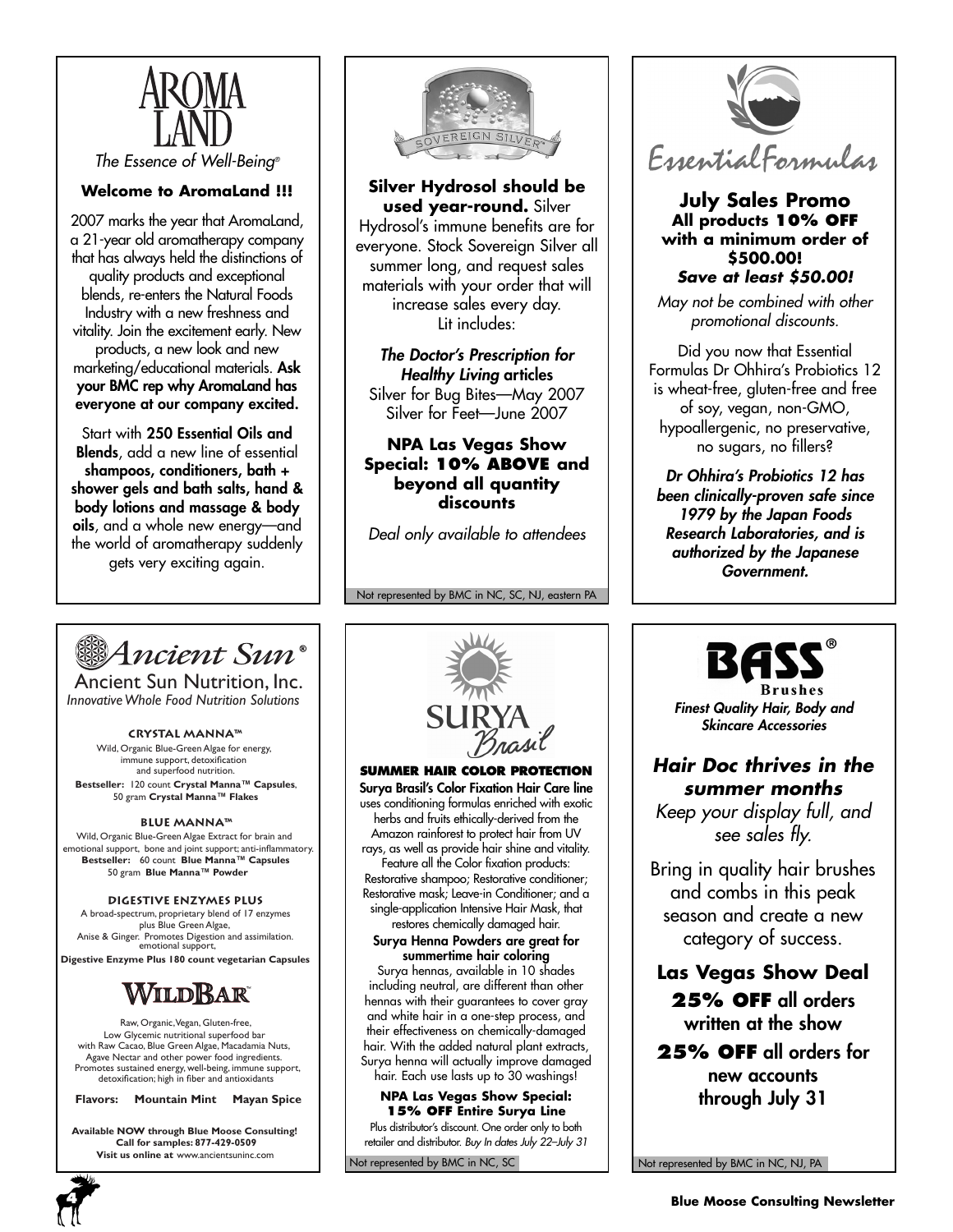

#### *4th of July Blowout!*  **All Pure Herbs EXTRA 5% DISCOUNT** through 7/31/07

Buy min. of 15….get **8%** Buy min. of 25….get **10%** Buy min. of 50….get **15%** Buy min. of 100.. get **23%**

Himalaya USA delivers a full range of single herbal capsules with their Pure Herbs line of products. Now you can have the best of the Indian herbal pharmacopoeia in convenient Vcap forms. Turn to Himalaya Herbal Healthcare for safety and efficacy with the most clinically proven herbs each with a long tradition of safe and effective use.

#### **Top sellers**

| 1. Arjuna                     | 9. Garcina       |  |
|-------------------------------|------------------|--|
| 2. Gymnema                    | 10. Boswellia    |  |
| 3. Guggul                     | 11. Turmeric     |  |
| 4. Ashwagandha                | 12. Neem         |  |
| 5. Triphala                   | 13. Chyavanprash |  |
| 6. Bitter Melon               | 14. Mucuna       |  |
| 7. Bacopa                     | 15. Andrographis |  |
| 8. Amla C                     | 16. Guduchi      |  |
| بمنثل ماسط مسترا مياط المرسمي |                  |  |

Not represented by BMC in PA, NJ *Carry all the Pure Herbs line: quality you can count on!*



**LIFE SOURCF** B A S I C S

**One Product—Essential** *Life Source Basics: one product that works better than all else.*

Life Source Basics contains WGP 3-6, a patented compound derived from the cell wall of Baker's yeast. Backed by numerous independent studies at leading universities and medical centers, Life Source Basics activates key immune cells to more quickly identify and fight foreign challenges. And it's gentle and safe to take every day.

#### **One product—different dosages one dosage for everyone—for immune system strength**

- 75mg 30 count 125mg 60 count • 250mg - 30 count • 250mg - 60 count
- 500mg 60 count
- Basics Children's Chewable 50 mg 30 count

*And, for the largest organ of your body, the skin….***Life Source Basics Skin Renewal Cream**: the best-kept beauty secret, for skin integrity.



**Health Education & Health Products & Aloe Vera** 

*Leg Gel Promo Extended Through July!*

**20% DISCOUNT** on the Leg Gel Display, includes 12 bottles, plus literature.

- This roll-on aloe "Vein Support Formula" includes Horse Chestnut, Arnica, Gotu Kola, and Vitamins C, E, & K.
- 60 Days to More Beautiful Legs!
- Rid the legs of those unsightly red spider veins—GUARANTEED!



*Also, for those suffering from allergies, try Aloe Life concentrated formulas:* Aloe Gold Juice Concentrate Orange Papaya Juice Concentrate Cherry Berry Juice Concentrate Detox Plus Aloe Formula

Stomach Plus Aloe Formula

Launching **Daily Green Tablets** and **FiberMate Powder** in glass bottles

# **MushroomScience**®

## **Certified Organic Mushrooms**

Guaranteed Potency Formulas Research Validated Products Since 1994—longer than any medicinal mushroom company in North America

*Mushroom sales are rising every month.*

## **Bring in the best with Mushroom Science.**

Vcaps, exceptional prices—and products from science, not hype.

**NPA Las Vegas Show Deal Line Drive 20% OFF all sales placed between July 16-27 25% OFF all new accounts opened before July 31**

## **HAMPSTEAD TEA** LONDON

In the heat of summer, the pure, clean flavours of our biodynamic teas make delicious iced drinks. Try the suggestion below:

5 rosehip hibiscus teabags 2 cups freshly boiled water 1 cup ice cubes fresh orange wedges mint leaves 3 tbsp honey

Steep teabags for 5 minutes in the just boiled water. Remove the teabags and stir in honey to dissolve. Pour the tea over 1 cup ice cubes to chill. Garnish with orange slices and mint springs and enjoy!

# **PERFECT® ORGANICS** *Summertime Fun Organically* **15% OFF all T-Shirts!**

www.hampsteadtea.com

Make a Statement with 100% Organic Cotton T-Shirts for Men and Women!

Eco-Dyed to European Standards. Lightweight, Trendy and Flattering!

Made in the USA

*See this month's newsletter insert for t-shirt pics and pricing information* 

Where are people in your community going for their organic clothing? Try this new category this summer and see that you can service another natural market profitably in your health food store…..

VEGAN

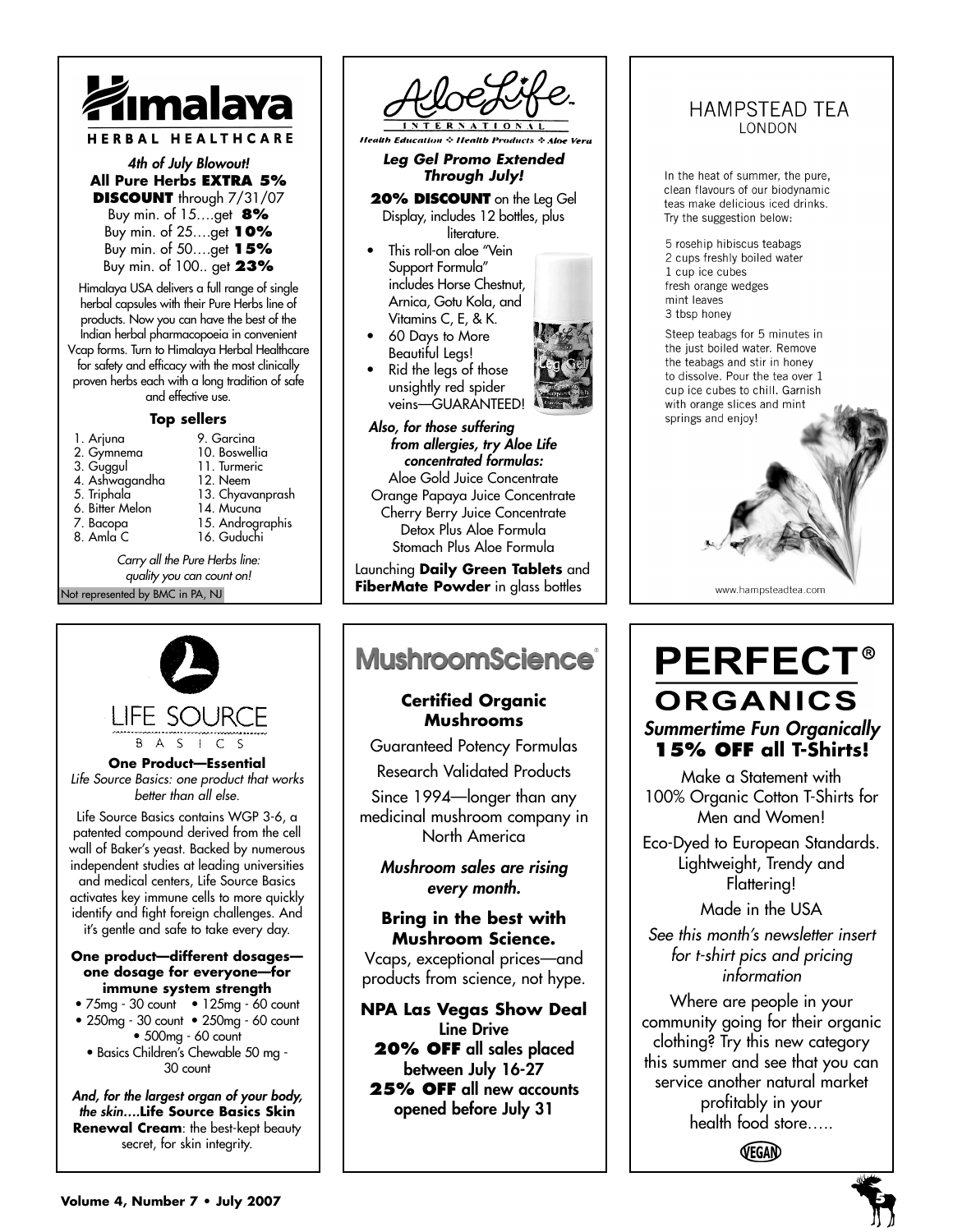## **Good News** *continued from page 1*

In Delaware, despite organizing extremely late, several stores in a State with very few stores were able to make enough ruckus and stimulate enough public attention to stave off an attempted power grab by the State's dieticians to minimize the abilities of the basic health food store to perform its traditional basic missions of education and influence. The Bill was pushed through a very lopsided legislature stacked against us, but we were able to exert enough support to modify the outcome of the bill with a strong and comprehensive amendment that protected the rights of Delaware natural products retailers to continue their current business practices. Up until the last hour and beyond, we felt we might lose this battle, but through hard work and persistence, we won a greater outcome than we anticipated throughout most of the flurry of political maneuverings.

In New York, our temporary victories were even more dramatic. Here, legislatures and elected officials were trying to re-write New York state law creating provisions that would have affected how every business that sold to New York would have to label the products that were sold here. A veritable

can of worms for the entire country and our whole health food industry. By hiring a lobbyist, and working with many concerned retailers and manufacturers, we were able to stem the tide and stop any activity on this issue in this legislative session. This could be a case where the longer we have to organize, and the longer the bills intentions see the light of day—the greater the chances of our gathering enough political capital to prevent the bill from ever reaching the Legislative Assembly. For now, time has run out on these bills and we have time to organize further and interact with the opposing side to negotiate them away form their positions.

Two for two. Not a bad first half of the year, considering we have no organized strategies when we found out about the well-orchestrated assaults. The most important lesson is that we have to be more prepared next time, which is why at the half-way point of the year, every store owner should consider it essential to their survival to join the Natural Products Association and the NNFA east: our national and regional advocacy groups.

On June 22, a major landmark legal hurdle was crossed, reflecting the successes of hundred of people over nearly a decade to get the GMPs passed for our

## **TESTIMONIALS COUNT**

**Addictive Surya Brazil Amazonia Preciosa shampoos—Get them in people's hands for lifelong pleasure.** A serious consumer comment:

"I almost didn't go to an employee's going-away party because I didn't think I would have enough Surya Preciosa shampoo to get me through the week. Seriously. I thought I would skip it and go to the health food store to get some, but then I saw I had enough for another day or two."

*—SB, Virginia*

industry. The U.S. Food and Drug Administration (FDA) released its longawaited final regulation on Good Manufacturing Practices (GMPs) for dietary supplements for products in the United States. The rule, according to the FDA, will ensure that "dietary supplements are produced in a quality manner, do not contain contaminants or impurities, and are accurately labeled."

This is the next step necessary for our industry to counter false media claims

*continued on next page*

# ILBA

#### **July Summer Outdoor Promo Direct promo:**

*Buy 6 ea. Olbas Sport [4 oz] and save*  reg price: \$61.02 plus \$4.95 shipping. **July promo: Sale \$54.90** 

FREE SHIPPING, plus ONE FREE bottle for a total of 7 bottles of Sport.

(you save \$21.24 over regular Wholesale pricing—a Resale Value of \$118.65 for your store!)

**OLBAS Sport Skin Care Oil**... Especially soothing skin care oil that moisturizes, cools, softens and protects your skin.

Olbas Sport Massage and Skin Care Oil is a vitamin rich skin conditioning oil. It contains a unique European vitamin oil blend containing Vitamins B1, B2, B6, E, and F (essential fatty acids), enriched with Vitamins A & D. This powerful combination effectively softens, protects and relieves skin.

- Soothes and protects your skin before exposure
- Relieves discomforts caused by sunburn and windburn
- Moisturizes dry, chapped skin
- Conditions muscles before exercise, sports or any strenuous activity
- Prevents strains, sprains and injuries
- Provides a delightful, cool feeling and imparts a pleasant fragrance



## **New Formula Receiving Rave Reviews**

Juvo re-loaded and re-introduced their meal replacement with the highest percentage of USDA Certified Organic ingredients in the industry. Kosher too. And with a delicious great taste.

#### *Every store needs a natural whole foods raw meal.*

- Juvo is high in enzymes.
- Juvo is a tasty, vegetarian whole grain, USDA certified meal.
- Juvo is the perfect food to highlight in your store.
- Juvo for cleansing, detoxification, energy, strengthening the whole digestive system.

Available in a 15-serving canister, and a 12-count 40-gm packet box for travel and impulse-sales.

Not represented by BMC in PA, NJ



CERTIFIED (

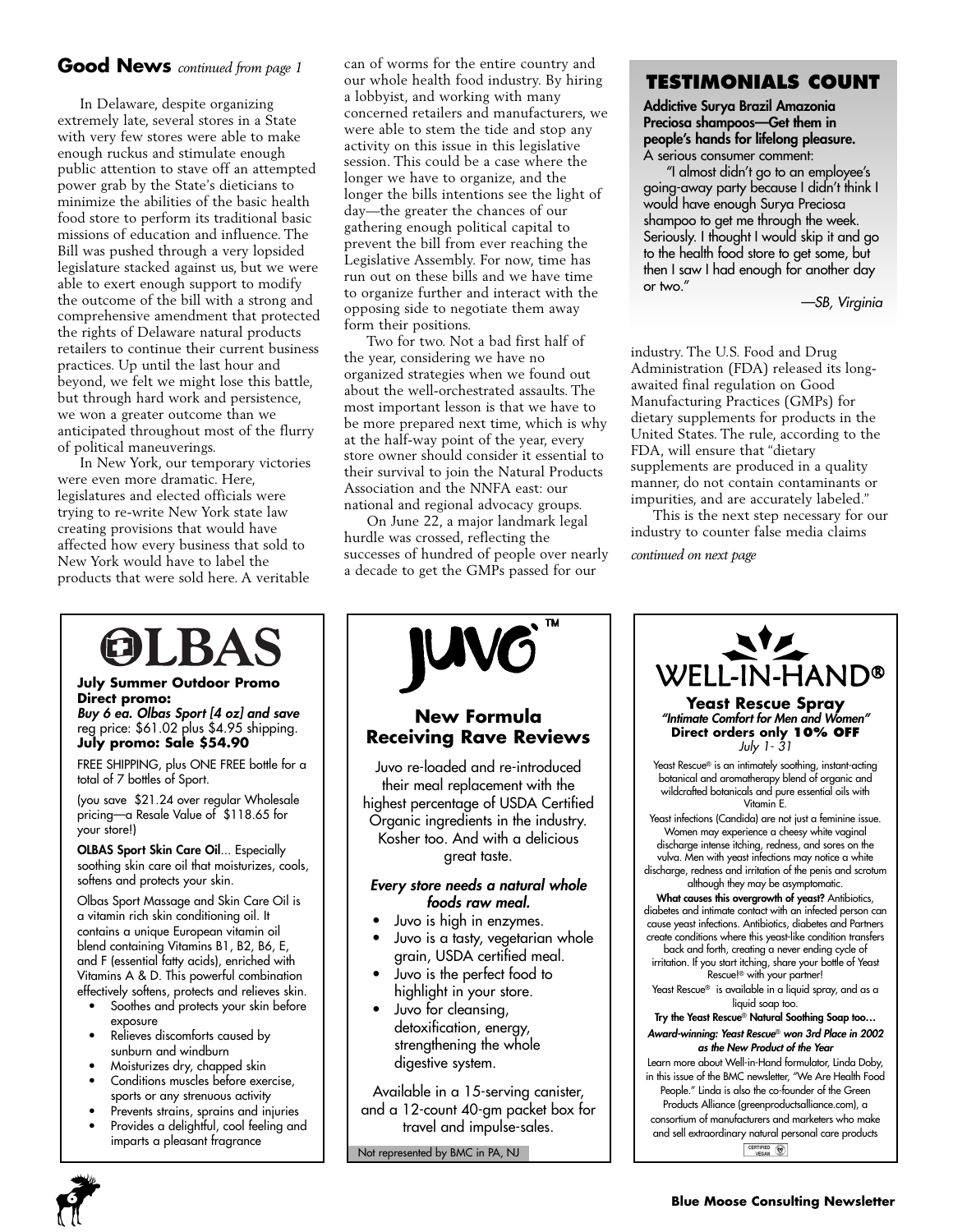that we are an unregulated industry. The regulations establish controls throughout the manufacturing process, including packaging, labeling, and storing, to ensure quality and purity standards are met. The final rule includes requirements for establishing quality control procedures, designing and constructing manufacturing plants, and testing ingredients and the finished product. It also includes requirements for recordkeeping and handling consumer product complaints.

More information can be found at the FDA website, **www.fda.gov** and by seeking the latest industry concerns at the NPA website, **www.naturalproductsassoc.org/ GMPnotes** or by calling the NNFA East offices at 856.985.5446.

While these rules and guidelines are in some ways stronger than the proposed legislation (it can be argued that we won some battles and didn't win others but nothing they plan to institute is overly unreasonable or will prevent wellmanaged business from conducting their business in a profitable manner) on some issues, it is very much in lines with what

## **TAKE 5 MINUTES**

#### **Education matters**

- 1. Mark your calendar for the monthly trainings provided by **Herb Pharm** and **Himalaya USA**. Knowledge is the lifeline to long-term sales and trust. These trainings are free and the effort proves worth the time every session. Plus, you get a free bottle of product for your participation.
- 2. Learn about the industry's most relevant nutritional breakthrough this decade, Ubiquinol, by listening to the Natural Products Marketplace Webinar series sponsored by **Bluebonnet Nutrition** at www.NutriLearn.com
- 3. Participate in the consistently professional educational trainings from Stuart Tomc at The Education Department at **Nordic Naturals.** With ongoing recorded and "live sessions," there is no reason everyone on you staff cannot be an expert of the best information on Omega-3s. Ask your BMC rep how to get involved. live-trainings on Omega-3 and the industry's best-selling fish oils.
- 4. Wanna join the latest trend of nutrition with the best single whole food nutrient on the market? Learn what makes **Ancient Sun** Blue-green algae so fantastic—for complete nutrition, pure energetics and vegetarian organic wild blue-green food. Contact your BMC rep to set up a training.
- 5. Set aside 30-minutes at the beginning of every month to see what is "new" in the BMC monthly newsletter!

we expected, and—bottom line—the industry has wanted these regulations made public for 2-3 years. This is a crown

## **"WE ARE HEALTH FOOD PEOPLE" Linda Doby** *President and Formulator—Well-In-Hand*



Linda Doby started out her career in Alaska teaching the deaf in 1977 after finishing graduate school. At the same time, she started learning from master herbalists about growing food and herbs responsibly, and treating people with natural healing through diet and various healing practices. When Linda moved to Virginia to settle a 65-acre homestead, she raised and homeschooled her four children (now ages 16-25) as vegans, and used natural remedies for their bumps, bruises and hurt feelings. It was her own case of severe tendonitis that led Linda to

formulat her now famous THERAPY OIL. She wanted something to

address the pain, spasms and bad mood associated with the frustration of only being able to use one hand to get through the rigors of her day. In 1994 that wonderful balm was judged "Outstanding" by master herbalists, and awarded Grand Prize at the 2nd International Herb Symposium. Thus, her company was born!

Today, Linda designs personal care products that address "confidential" conditions such as herpes, yeast infections, arthritis, fungal nails, acne, lice, insomnia, bleeding, and skin issues like itching, psoriasis, burns, rashes, bee stings, and shingles.

Recent endorsements of Well-in-Hand products in leading national magazines including Teen and YM have reached millions of consumers boosting the company out of Doby's basement and into the national arena with the big personal care companies. In 2002, Linda purchased what is now The Well-in-Hand Center, a veritable vegan beehive- a 13,000 square foot manufacturing facility in beautiful central Virginia at the foot of the Blue Ridge Mountains. Well-in-Hand products can be found only in natural foods stores, spas, and the naturopathic dispensaries.

Today, Linda still blends every drop of every product used by her beloved customers. She designs the product labels and literature, pays the bills, and oversees her staff. If that were not enough, she has started law school as a distance-learner in order to further serve naturopaths.

Come visit Linda and her staff in her retail outlet when you want to lose the hustle and bustle of the city! She is open weekdays and random Saturdays at 5164 Waterlick Road, Forest, VA 24551.

of respectability for us against those naysayers who would attempt to derail the natural supplements industry, and now we know the rules and can compete with confidence and the ability to prove our legitimacy and proficiency when the evening news slings its misinformation.

Legislative agendas succeeding. But not without grueling effort. So let's take a moment to give thanks, and appreciate those who did the yeoman's work for the cause; to stop by the water fountain and smile, before we go back into the fray expecting greater support and networking strength, and knowing that what we are doing is good and fair and honest and righteous. To our momentary successes: hurray. And to all as of yet not involved an open and sincere invitation to help us: each other and ourselves!  $\odot$ 

## **NPA LAS VEGAS 2007 SHOW ATTENDEES**

| Aloe Life                                 | <b>Booth 631</b>     |
|-------------------------------------------|----------------------|
| <b>Bluebonnet</b>                         | Booth 805            |
| Essential Formulas                        | <b>Booth 1011</b>    |
| <b>Hair Doc</b>                           |                      |
| Juvo                                      | <b>Booth 1137</b>    |
| Mushroom Science                          | Booth <sub>121</sub> |
| Sovreign Silver                           | Booth 102            |
| <b>Nordic Naturals</b>                    | Booth 625            |
| Info Session: Theatre #1, Sat. July 21st, |                      |
| 12:15 - 1:15 with Todd Scarborough        |                      |
| At the Booth on Sat. from $2 - 4$ : Mr. & |                      |
| Mrs. Arkansas aka Mr. & Mrs. Todd         |                      |
| Scarborough "5 Fitness Tips with Todd"    |                      |